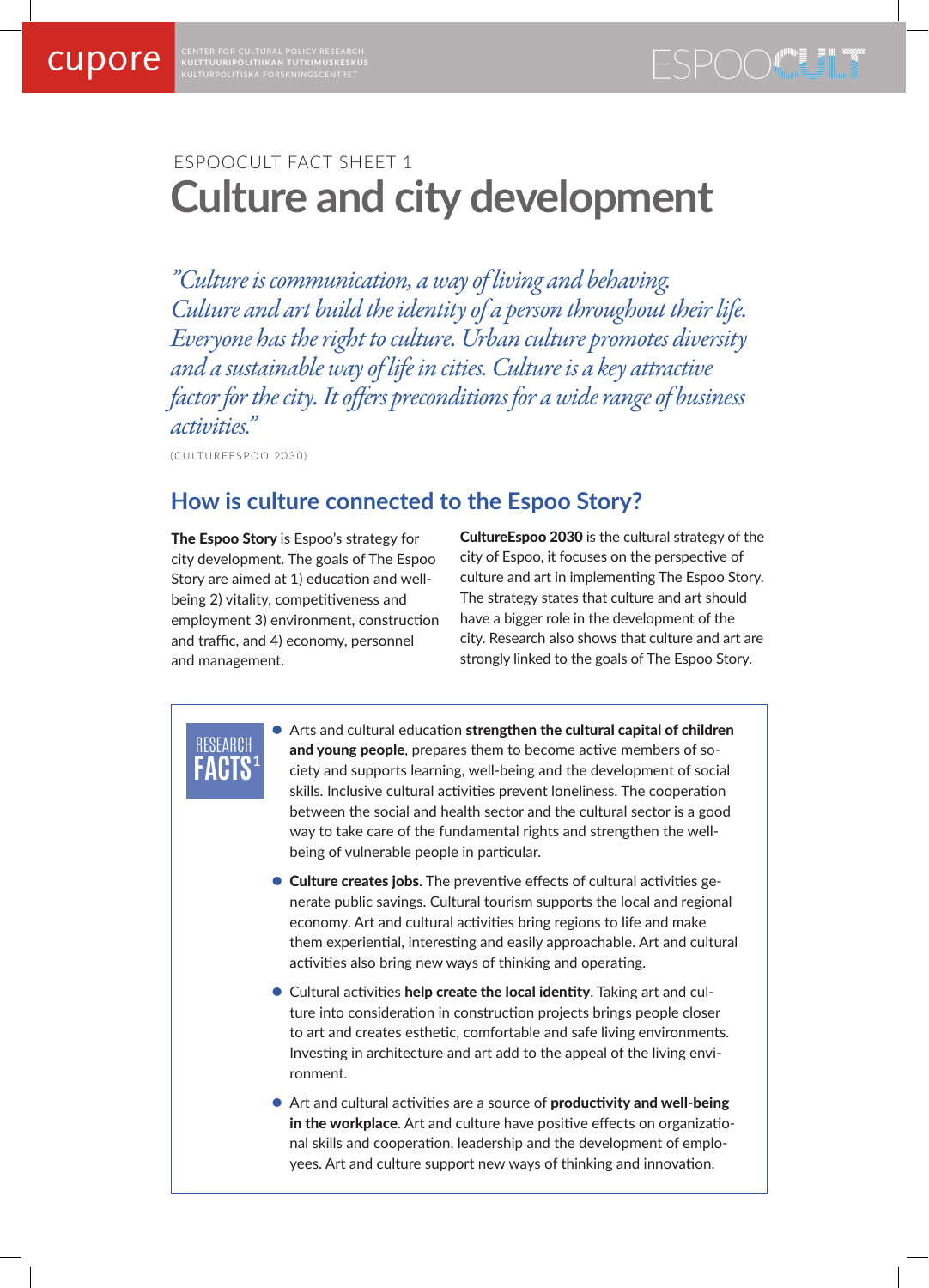### **How will the Story of Espoo be achieved through cultural means?**

The central objectives of the culture strategy are:

- Culture promotes accessibility and safety
- Culture helps regenerate competence
- Culture is a part of resident-oriented urban development
- Culture safeguards peace in society and builds community spirit
- Culture encourages unexpectedness and risk-taking

Achieving these objectives requires making choices. Image 1 presents six questions through which the choices and emphases in cultural policies in the city can be reviewed.

The city creates its own cultural profile through the choices it makes. The different aspects of its activities that are emphasized have different effects on the development of the city and the role culture has in this development. Different emphases do not exclude each other. It is however good to be aware of them and take them into account.

*" […] culture can transcend the barriers in society both socially and economically"* (CULTUREESPOO 2030)

Image 1. City development and culture.<sup>3</sup>

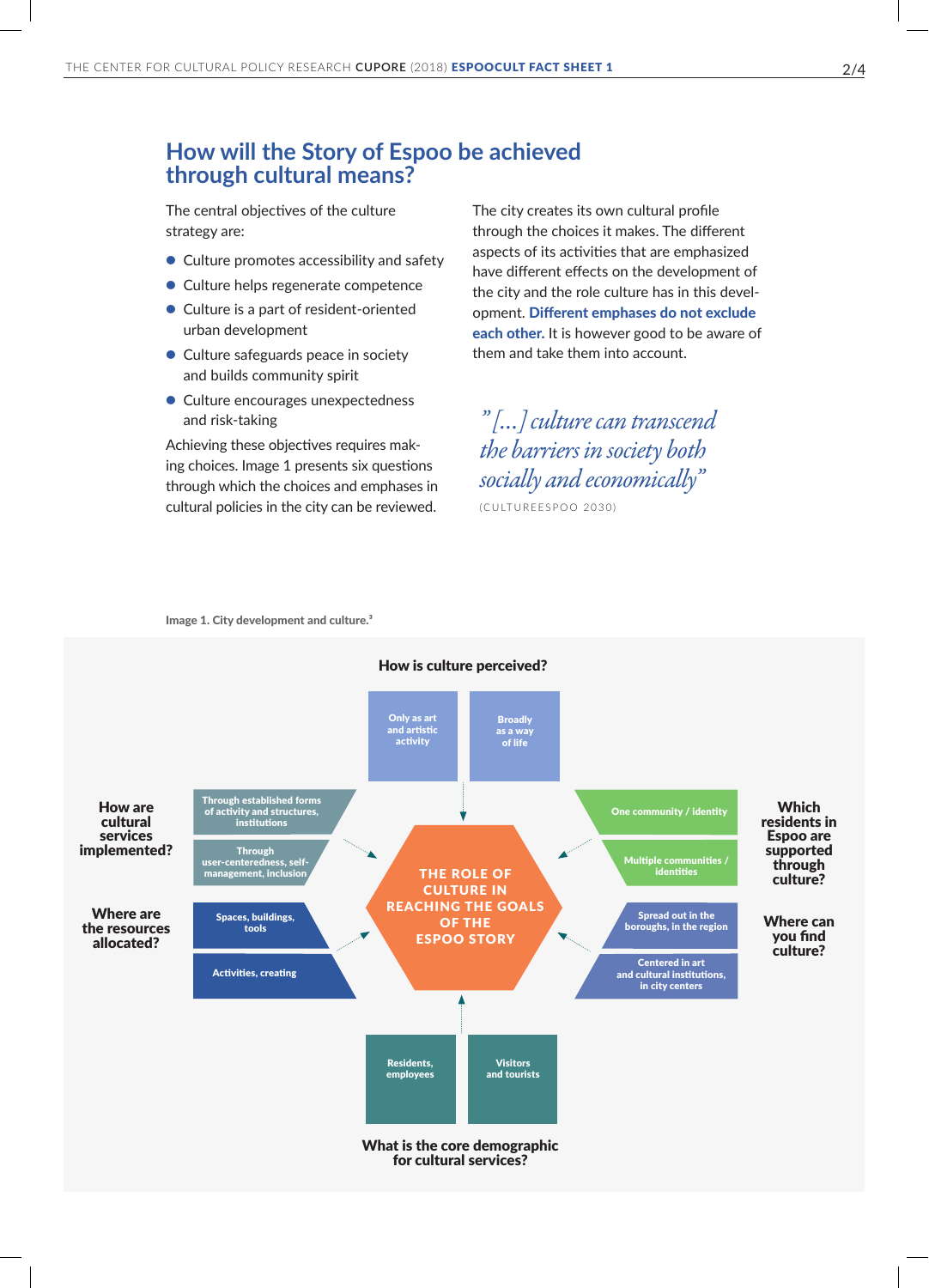### **Who are the makers of the Story of Espoo?**

*"Sectorial thinking and silo mentality must be disposed of inside the city and in relation to the private and third sectors. Cooperation benefits all parties. The values of the cultural activities of Espoo create a strong foundation for networks and partnerships."*

(CULTUREESPOO 2030)

**2**

RESEARCH **FACTS**

The education and cultural services, social and health services, environment and technical services and the corporate group administration operate within the city organization. All these branches work to achieve the objectives of The Espoo Story. A more visible

role for culture can support in achieving the objectives. This is why it's important that all the branches know how they can include culture in city development. The different organizational branches and sectors should create established models and structures that take into account the cultural viewpoint in their activities.

Achieving the objectives of The Espoo Story requires cross-administrational cooperation and commitment from the whole city. Aside from the cultural organization, other members from the local community also take part in implementing The Espoo Story and the cultural strategy.

Cross-administrational cooperation supports in many ways the achievement of goals and objectives and the creation of positive effects.

- **Cross-administration and cooperation** create positive and surprising effects in the economy and cultural activities in society, and these things can't be achieved through a single actor or sector (the so-called spillover-effect).
- Societal problems and challenges are solved through cross-administrative and cross-organizational cooperation. Even the residents and other central actors need to be included in the cooperation. This cooperation unburdens the single actor.
- Understanding cross-administrative processes helps spread positive effects more effectively. Cooperation and networks support creative and new ways of thinking and procedures and help to turn them into established practices. This way different ways of thinking, know-how, experiences and ideas from many different actors can be taken into use.
- Without cross-administrative coordination in different sectors measures can be conflicting and ultimately lead to the objectives not being achieved.
- **•** Temporary projects and the achieved results are possible to spread and establish into permanent practice through cooperation and cross-administrative networks.
- Cross-administrative cooperation leads to desired results when responsibility and resources are clear, and the strengths of different actors are taken into consideration. A successful cooperation requires places and tools for the regular interaction and networking between the different actors.